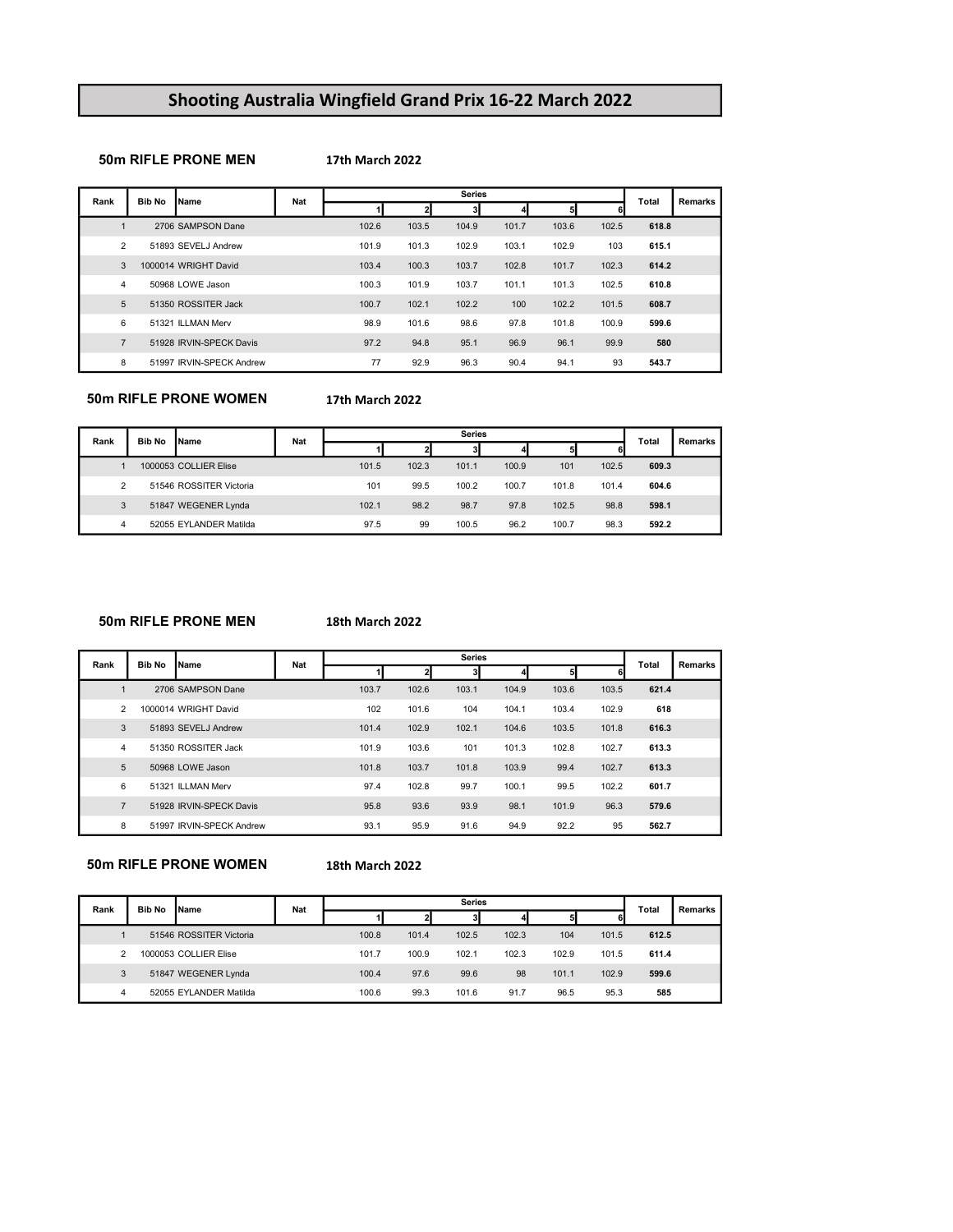# 10m AIR RIFLE WOMEN

### 19th March 2022

# QUALIFICATION

| Rank           | <b>Bib No</b> | Name                   | Nat |       |       | <b>Series</b> |       |       |       | Total | Remarks |
|----------------|---------------|------------------------|-----|-------|-------|---------------|-------|-------|-------|-------|---------|
|                |               |                        |     |       |       |               |       |       |       |       |         |
|                |               | 51546 ROSSITER Tori    |     | 105.7 | 104.1 | 105.2         | 104.8 | 103.6 | 105.9 | 629.3 |         |
| $\overline{2}$ |               | 34255 COLLIER Elise    |     | 103.8 | 104.6 | 104.6         | 104.3 | 103.3 | 102.9 | 623.5 |         |
| 3              |               | 51841 KOWPLOS Katarina |     | 102.7 | 104.1 | 105.8         | 104.2 | 103.6 | 101.9 | 622.3 |         |
| 4              |               | 51483 ADAMS Emma       |     | 104.1 | 101.5 | 102.8         | 104.3 | 104.1 | 104.6 | 621.4 |         |
| 5              |               | 52082 EYLANDER Matilda |     | 97.3  | 101   | 100.3         | 100.9 | 101.7 | 99.4  | 600.6 |         |
| 6              |               | 1966 STEY Savanna      |     | 98.3  | 99.1  | 100.1         | 100.6 | 98.9  | 101.3 | 598.3 |         |

# 10m AIR RIFLE WOMEN

|                |               |                        |            | 1st Comp.    |       |       |       |       |                                     |       |       |       |          |         |
|----------------|---------------|------------------------|------------|--------------|-------|-------|-------|-------|-------------------------------------|-------|-------|-------|----------|---------|
| Rank           | <b>Bib No</b> | Name                   | <b>Nat</b> | <b>Stage</b> |       |       |       |       | 2nd Competition Stage - Elimination |       |       |       | Total    | Remarks |
|                |               |                        |            | 52.4         | 104.3 | 125.2 | 146.1 | 166.9 | 188                                 | 208.7 | 229   | 249.6 |          |         |
|                |               |                        |            | 10.7         | 10.8  | 10.2  | 10.3  | 10.4  | 10.4                                | 10.6  | 10.4  | 10.3  |          |         |
| $\mathbf{1}$   |               | 51841 KOWPLOS Katarina |            | 10.6         | 10.1  | 10.7  | 10.6  | 10.4  | 10.7                                | 10.1  | 9.9   | 10.3  | 249.6 SO |         |
|                |               |                        |            | 10.7         | 10.1  |       |       |       |                                     |       |       |       |          |         |
|                |               |                        |            | 10           | 10.5  |       |       |       |                                     |       |       |       |          |         |
|                |               |                        |            | 10.4         | 10.4  |       |       |       |                                     |       |       |       |          |         |
|                |               |                        |            | 52           | 104.2 | 125.2 | 146.5 | 167.2 | 188.2                               | 209   | 229.6 | 249.6 |          |         |
|                |               |                        |            | 10.3         | 10.6  | 10.4  | 10.7  | 10.5  | 10.1                                | 10.1  | 10.5  | 9.9   |          |         |
| $\overline{2}$ |               | 34255 COLLIER Elise    |            | 10.8         | 10.5  | 10.6  | 10.6  | 10.2  | 10.9                                | 10.7  | 10.1  | 10.1  | 249.6 SO |         |
|                |               |                        |            | 10.2         | 10.3  |       |       |       |                                     |       |       |       |          |         |
|                |               |                        |            | 10.4         | 10.3  |       |       |       |                                     |       |       |       |          |         |
|                |               |                        |            | 10.3         | 10.5  |       |       |       |                                     |       |       |       |          |         |
|                |               |                        |            | 50.6         | 103.5 | 125   | 145.6 | 166.6 | 187                                 | 207.6 | 228.2 |       |          |         |
|                |               |                        |            | 9.9          | 10.7  | 10.8  | 10.3  | 10.3  | 10.4                                | 10.6  | 10.3  |       |          |         |
| 3              |               | 51546 ROSSITER Tori    |            | 9.7          | 10.5  | 10.7  | 10.3  | 10.7  | 10                                  | 10    | 10.3  |       | 228.2    |         |
|                |               |                        |            | 10.5         | 10.6  |       |       |       |                                     |       |       |       |          |         |
|                |               |                        |            | 10.3         | 10.7  |       |       |       |                                     |       |       |       |          |         |
|                |               |                        | 10.2       | 10.4         |       |       |       |       |                                     |       |       |       |          |         |
|                |               |                        |            | 50.4         | 101.2 | 120.9 | 141.8 | 162.2 | 182.9                               | 203.6 |       |       |          |         |
|                |               |                        |            | 10.3         | 10.3  | 9.9   | 10.2  | 9.9   | 10.6                                | 10.6  |       |       |          |         |
|                |               | 51483 ADAMS Emma       |            | 10.4         | 10.1  | 9.8   | 10.7  | 10.5  | 10.1                                | 10.1  |       |       |          |         |
| $\overline{4}$ |               |                        |            | 9.7          | 10.1  |       |       |       |                                     |       |       |       | 203.6    |         |
|                |               |                        |            | 10.5         | 10    |       |       |       |                                     |       |       |       |          |         |
|                |               |                        |            | 9.5          | 10.3  |       |       |       |                                     |       |       |       |          |         |
|                |               |                        |            | 49.7         | 99.6  | 119.6 | 139.5 | 159   | 179.7                               |       |       |       |          |         |
|                |               |                        |            | 10.5         | 10.8  | 9.8   | 9.8   | 9.4   | 10.3                                |       |       |       |          |         |
|                |               |                        |            | 9.6          | 10.1  | 10.2  | 10.1  | 10.1  | 10.4                                |       |       |       |          |         |
| $\,$ 5 $\,$    |               | 52082 EYLANDER Matilda |            | 10.2         | 9.8   |       |       |       |                                     |       |       |       | 179.7    |         |
|                |               |                        |            | 9.7          | $10$  |       |       |       |                                     |       |       |       |          |         |
|                |               |                        |            | 9.7          | 9.2   |       |       |       |                                     |       |       |       |          |         |
|                |               |                        |            | 46           | 98.8  | 118.1 | 138.3 | 158.6 |                                     |       |       |       |          |         |
|                |               |                        |            | 8.9          | 10.3  | 9.6   | 10.4  | 10.4  |                                     |       |       |       |          |         |
|                |               |                        |            | 9.4          | 10.3  | 9.7   | 9.8   | 9.9   |                                     |       |       |       |          |         |
| 6              |               | 1966 STEY Savanna      |            | $\mathsf{9}$ | 10.8  |       |       |       |                                     |       |       |       | 158.6    |         |
|                |               |                        |            | 9.7          | 10.7  |       |       |       |                                     |       |       |       |          |         |
|                |               |                        |            | $\mathsf g$  | 10.7  |       |       |       |                                     |       |       |       |          |         |
|                |               |                        |            |              |       |       |       |       |                                     |       |       |       |          |         |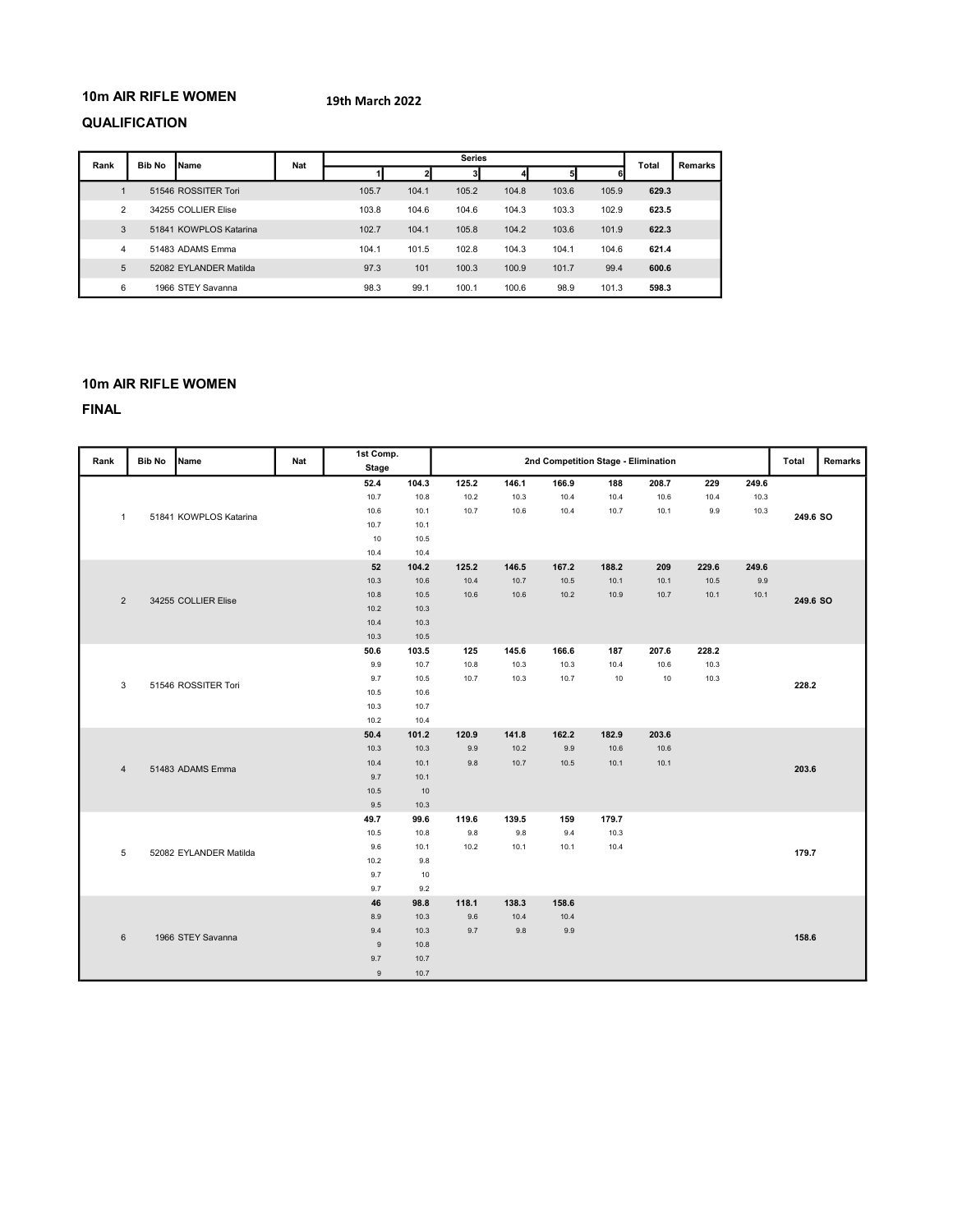# 10m AIR RIFLE MEN

# 19th March 2022

# QUALIFICATION

| Rank | <b>Bib No</b> | <b>IName</b>            | Nat |       |       | <b>Series</b> |       |       |       | Total | Remarks |
|------|---------------|-------------------------|-----|-------|-------|---------------|-------|-------|-------|-------|---------|
|      |               |                         |     |       |       |               |       |       | 6     |       |         |
|      |               | 51350 ROSSITER Jack     |     | 105.8 | 104.5 | 105.2         | 106.1 | 105.1 | 104.6 | 631.3 |         |
| ◠    |               | 51766 SAMPSON Dane      |     | 105.2 | 105.2 | 103.6         | 106.4 | 103.5 | 103.4 | 627.3 |         |
| 3    |               | 1039 DAVIS Michael      |     | 102.4 | 103.7 | 105.9         | 104.7 | 103.5 | 104.4 | 624.6 |         |
|      |               | 51928 IRVIN-SPECK Davis |     | 103.4 | 103   | 100           | 97.1  | 99.9  | 98.2  | 601.6 |         |

# 10m AIR RIFLE MEN

| Rank           | <b>Bib No</b> | Name                    | Nat | 1st Comp.<br>Stage |       |       |         |       | 2nd Competition Stage - Elimination |       |       |       | Total | <b>Remarks</b> |
|----------------|---------------|-------------------------|-----|--------------------|-------|-------|---------|-------|-------------------------------------|-------|-------|-------|-------|----------------|
|                |               |                         |     | 52.5               | 105.1 | 125.3 | 146.1   | 166.8 | 187.7                               | 208.9 | 229.6 | 250.4 |       |                |
|                |               |                         |     | 10.5               | 10.8  | 9.9   | $10$    | 10.1  | 10.4                                | 10.8  | 10.6  | 10.4  |       |                |
| $\mathbf{1}$   |               | 51766 SAMPSON Dane      |     | 10.2               | 10.8  | 10.3  | 10.8    | 10.6  | 10.5                                | 10.4  | 10.1  | 10.4  | 250.4 |                |
|                |               |                         |     | 10.4               | 10    |       |         |       |                                     |       |       |       |       |                |
|                |               |                         |     | 10.9               | 10.8  |       |         |       |                                     |       |       |       |       |                |
|                |               |                         |     | 10.5               | 10.2  |       |         |       |                                     |       |       |       |       |                |
|                |               |                         |     | 52.5               | 103.1 | 123.9 | 144.2   | 165.3 | 186.2                               | 207.3 | 228.5 | 249.8 |       |                |
|                |               |                         |     | 10.7               | 10.5  | 10.6  | 10.1    | 10.7  | 10.4                                | 10.8  | 10.8  | 10.4  |       |                |
| $\overline{2}$ |               | 51350 ROSSITER Jack     |     | 10.3               | 10.3  | 10.2  | 10.2    | 10.4  | 10.5                                | 10.3  | 10.4  | 10.9  | 249.8 |                |
|                |               |                         |     | 10.9               | 10.1  |       |         |       |                                     |       |       |       |       |                |
|                |               |                         |     | 9.9                | 10.2  |       |         |       |                                     |       |       |       |       |                |
|                |               |                         |     | 10.7               | 9.5   |       |         |       |                                     |       |       |       |       |                |
|                |               |                         |     | 51                 | 99.5  | 120   | 140.5   | 160.3 | 180.4                               | 201.1 | 220.6 |       |       |                |
|                |               |                         |     | 10.7               | 10.3  | 10.2  | 9.7     | 9.6   | 9.9                                 | 10.4  | 10    |       |       |                |
| 3              |               | 1039 DAVIS Michael      |     | 10.7               | 9.9   | 10.3  | 10.8    | 10.2  | 10.2                                | 10.3  | 9.5   |       | 220.6 |                |
|                |               |                         |     | 10.2               | 9.7   |       |         |       |                                     |       |       |       |       |                |
|                |               |                         |     | 9.8                | 8.8   |       |         |       |                                     |       |       |       |       |                |
|                |               |                         |     | 9.6                | 9.8   |       |         |       |                                     |       |       |       |       |                |
|                |               |                         |     | 51.7               | 100.1 | 120.1 | 138.9   | 159.7 | 179.6                               | 198.8 |       |       |       |                |
|                |               |                         |     | 10.6               | 10    | 10.3  | $8.8\,$ | 10.3  | 9.6                                 | 10.1  |       |       |       |                |
| $\overline{4}$ |               | 51928 IRVIN-SPECK Davis |     | 10.5               | 9.8   | 9.7   | 10      | 10.5  | 10.3                                | 9.1   |       |       | 198.8 |                |
|                |               |                         |     | 10.6               | 10.1  |       |         |       |                                     |       |       |       |       |                |
|                |               |                         |     | 9.7                | 10.2  |       |         |       |                                     |       |       |       |       |                |
|                |               |                         |     | 10.3               | 8.3   |       |         |       |                                     |       |       |       |       |                |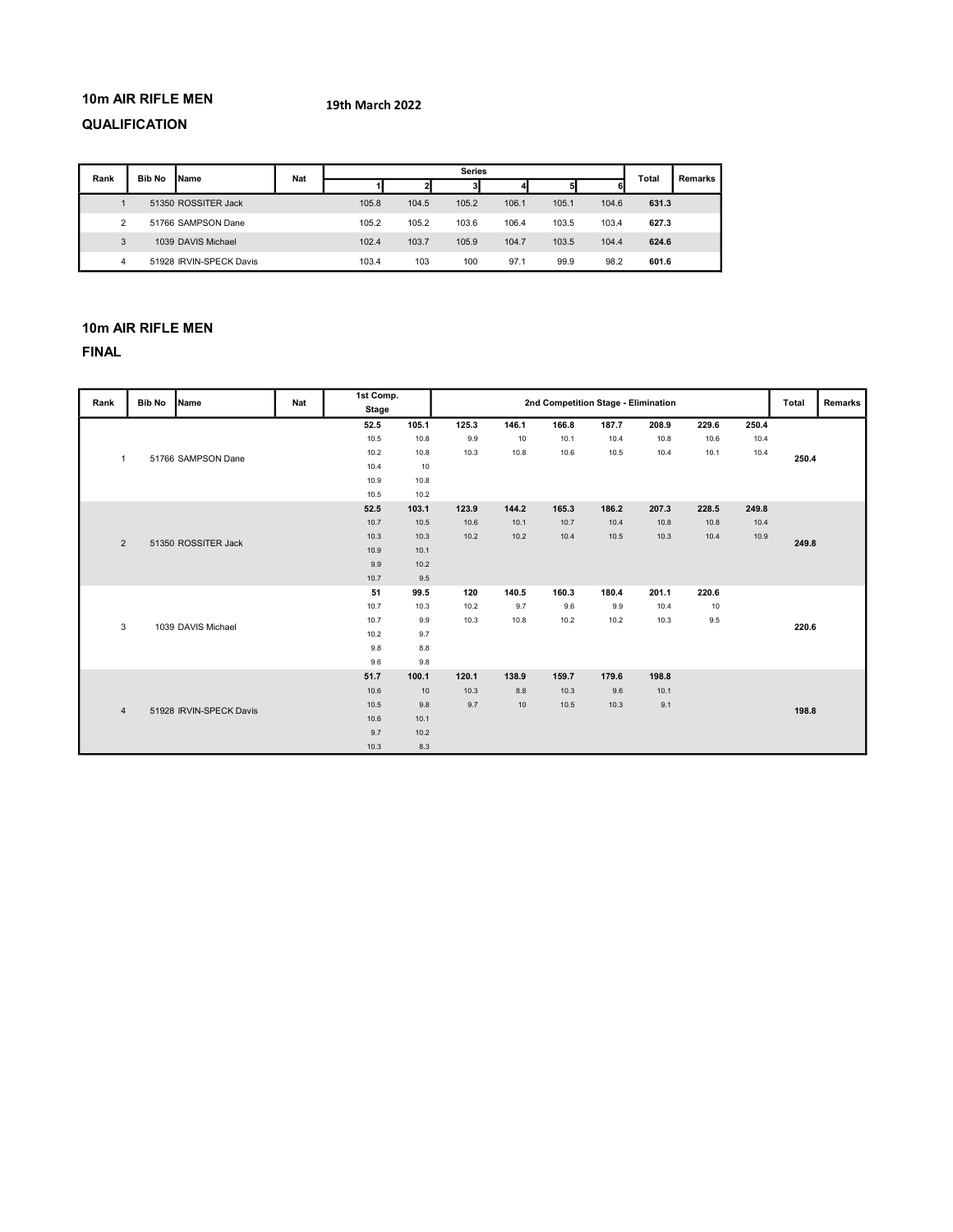# 10m AIR RIFLE WOMEN

20th March 2022

# QUALIFICATION

| Rank           | <b>Bib No</b> | <b>Name</b>            | <b>Nat</b> |       |       | <b>Series</b> |       |       |       | Total | Remarks |
|----------------|---------------|------------------------|------------|-------|-------|---------------|-------|-------|-------|-------|---------|
|                |               |                        |            |       |       |               |       |       |       |       |         |
|                |               | 51546 ROSSITER Tori    |            | 104.9 | 104.1 | 106.3         | 106.2 | 104.2 | 104.6 | 630.3 |         |
| $\overline{2}$ |               | 34255 COLLIER Elise    |            | 103.7 | 105.3 | 104.8         | 106.2 | 104.5 | 105.5 | 630   |         |
| 3              |               | 51841 KOWPLOS Katarina |            | 104.4 | 102.2 | 103.1         | 106.9 | 104.6 | 102.8 | 624   |         |
| 4              |               | 51483 ADAMS Emma       |            | 102.2 | 103.8 | 102.9         | 104.7 | 103   | 103.5 | 620.1 |         |
| 5              |               | 52082 EYLANDER Matilda |            | 99.1  | 102.7 | 97.9          | 99    | 98.3  | 103.2 | 600.2 |         |
| 6              |               | 52018 BLAND Charlotte  |            | 100.8 | 99.8  | 100.3         | 95.7  | 98.8  | 99.3  | 594.7 |         |
| $\overline{7}$ |               | 1966 STEY Savanna      |            | 92.9  | 95.1  | 99.6          | 102.3 | 102.2 | 99    | 591.1 |         |
|                |               |                        |            |       |       |               |       |       |       |       |         |

# 10m AIR RIFLE WOMEN

| Rank           | <b>Bib No</b> | Name                   | Nat | 1st Comp.    |       |               |         | 2nd Competition Stage - Elimination |             |       |       |       | Total | Remarks |
|----------------|---------------|------------------------|-----|--------------|-------|---------------|---------|-------------------------------------|-------------|-------|-------|-------|-------|---------|
|                |               |                        |     | <b>Stage</b> |       |               |         |                                     |             |       |       |       |       |         |
|                |               |                        |     | 51.9         | 102.8 | 123.4         | 144     | 164.6                               | 186.1       | 207.4 | 228.2 | 249.4 |       |         |
|                |               |                        |     | 10.1         | 10.2  | 10            | 10      | 10.4                                | 10.8        | 10.7  | 10.2  | 10.6  |       |         |
|                |               |                        |     | 9.8          | 10.8  | 10.6          | 10.6    | 10.2                                | 10.7        | 10.6  | 10.6  | 10.6  |       |         |
| $\mathbf{1}$   |               | 34255 COLLIER Elise    |     | 10.4         | 10.3  |               |         |                                     |             |       |       |       | 249.4 |         |
|                |               |                        |     | 10.8         | 9.7   |               |         |                                     |             |       |       |       |       |         |
|                |               |                        |     | 10.8         | 9.9   |               |         |                                     |             |       |       |       |       |         |
|                |               |                        |     | 52.2         | 103.9 | 124.7         | 145.2   | 165.1                               | 185.5       | 207.2 | 228.2 | 249   |       |         |
|                |               |                        |     | 10.3         | 10.3  | 10.1          | 9.7     | 9.6                                 | 10.1        | 10.9  | 10.6  | 10.5  |       |         |
|                |               |                        |     | 10.7         | 10.3  | 10.7          | 10.8    | 10.3                                | 10.3        | 10.8  | 10.4  | 10.3  |       |         |
| $\overline{2}$ |               | 51841 KOWPLOS Katarina |     | 10.7         | 10.4  |               |         |                                     |             |       |       |       | 249   |         |
|                |               |                        |     | 10.1         | 10.3  |               |         |                                     |             |       |       |       |       |         |
|                |               |                        |     | 10.4         | 10.4  |               |         |                                     |             |       |       |       |       |         |
|                |               |                        |     | 51.8         | 105.5 | 124.9         | 144.6   | 166.2                               | 185.6       | 205.9 | 226.4 |       |       |         |
|                |               |                        |     | 10.8         | 10.7  | 9.8           | 10      | 10.7                                | 10.4        | 10.1  | 10.3  |       |       |         |
|                |               |                        |     | 10.1         | 10.8  | 9.6           | 9.7     | 10.9                                | $\mathsf g$ | 10.2  | 10.2  |       |       |         |
| 3              |               | 51546 ROSSITER Tori    |     | 10.4         | 10.9  |               |         |                                     |             |       |       |       | 226.4 |         |
|                |               |                        |     | 10.2         | 10.9  |               |         |                                     |             |       |       |       |       |         |
|                |               |                        |     | 10.3         | 10.4  |               |         |                                     |             |       |       |       |       |         |
|                |               |                        |     | 52.4         | 104.1 | 124.7         | 143.3   | 163.9                               | 183.5       | 204.1 |       |       |       |         |
|                |               |                        |     | 10.6         | 10.6  | 10.1          | 8.4     | 10.1                                | $9.8\,$     | 9.9   |       |       |       |         |
|                |               |                        |     | 10.2         | 10.1  | 10.5          | 10.2    | 10.5                                | $9.8\,$     | 10.7  |       |       |       |         |
| $\overline{4}$ |               | 51483 ADAMS Emma       |     | 10.4         | 10.6  |               |         |                                     |             |       |       |       | 204.1 |         |
|                |               |                        |     | 10.8         | 9.9   |               |         |                                     |             |       |       |       |       |         |
|                |               |                        |     | 10.4         | 10.5  |               |         |                                     |             |       |       |       |       |         |
|                |               |                        |     | 50.3         | 100.4 | 120.8         | 140.7   | 160.7                               | 180.4       |       |       |       |       |         |
|                |               |                        |     | 9.8          | 9.9   | 10.6          | 10.2    | 10.7                                | 10.3        |       |       |       |       |         |
|                |               |                        |     | 9.9          | 10.8  | 9.8           | 9.7     | $9.3\,$                             | 9.4         |       |       |       |       |         |
| $\overline{5}$ |               | 52082 EYLANDER Matilda |     | 10.3         | 10.4  |               |         |                                     |             |       |       |       | 180.4 |         |
|                |               |                        |     | 10           | 9.4   |               |         |                                     |             |       |       |       |       |         |
|                |               |                        |     | 10.3         | 9.6   |               |         |                                     |             |       |       |       |       |         |
|                |               |                        |     | 49.5         | 99.3  | 119.7         | 138.9   | 158                                 |             |       |       |       |       |         |
|                |               |                        |     | 10.6         | 10.4  | 10.7          | $9.5\,$ | $9.3\,$                             |             |       |       |       |       |         |
|                |               |                        |     | 9.4          | 9.5   | 9.7           | 9.7     | 9.8                                 |             |       |       |       |       |         |
| $\,6$          |               | 52018 BLAND Charlotte  |     | 9.7          | 9.4   |               |         |                                     |             |       |       |       | 158   |         |
|                |               |                        |     | 10.1         | 9.7   |               |         |                                     |             |       |       |       |       |         |
|                |               |                        |     | 9.7          |       |               |         |                                     |             |       |       |       |       |         |
|                |               |                        |     | 49.3         | 10.8  |               |         |                                     |             |       |       |       |       |         |
|                |               |                        |     |              | 98.3  | 118.1<br>10.2 | 137.8   |                                     |             |       |       |       |       |         |
|                |               |                        |     | 8.9          | $10$  |               | 9.7     |                                     |             |       |       |       |       |         |
| $\overline{7}$ |               | 1966 STEY Savanna      |     | 9.8          | 9.1   | 9.6           | 10      |                                     |             |       |       |       | 137.8 |         |
|                |               |                        |     | 10           | 10.4  |               |         |                                     |             |       |       |       |       |         |
|                |               |                        |     | 10.7         | 9.3   |               |         |                                     |             |       |       |       |       |         |
|                |               |                        |     | 9.9          | 10.2  |               |         |                                     |             |       |       |       |       |         |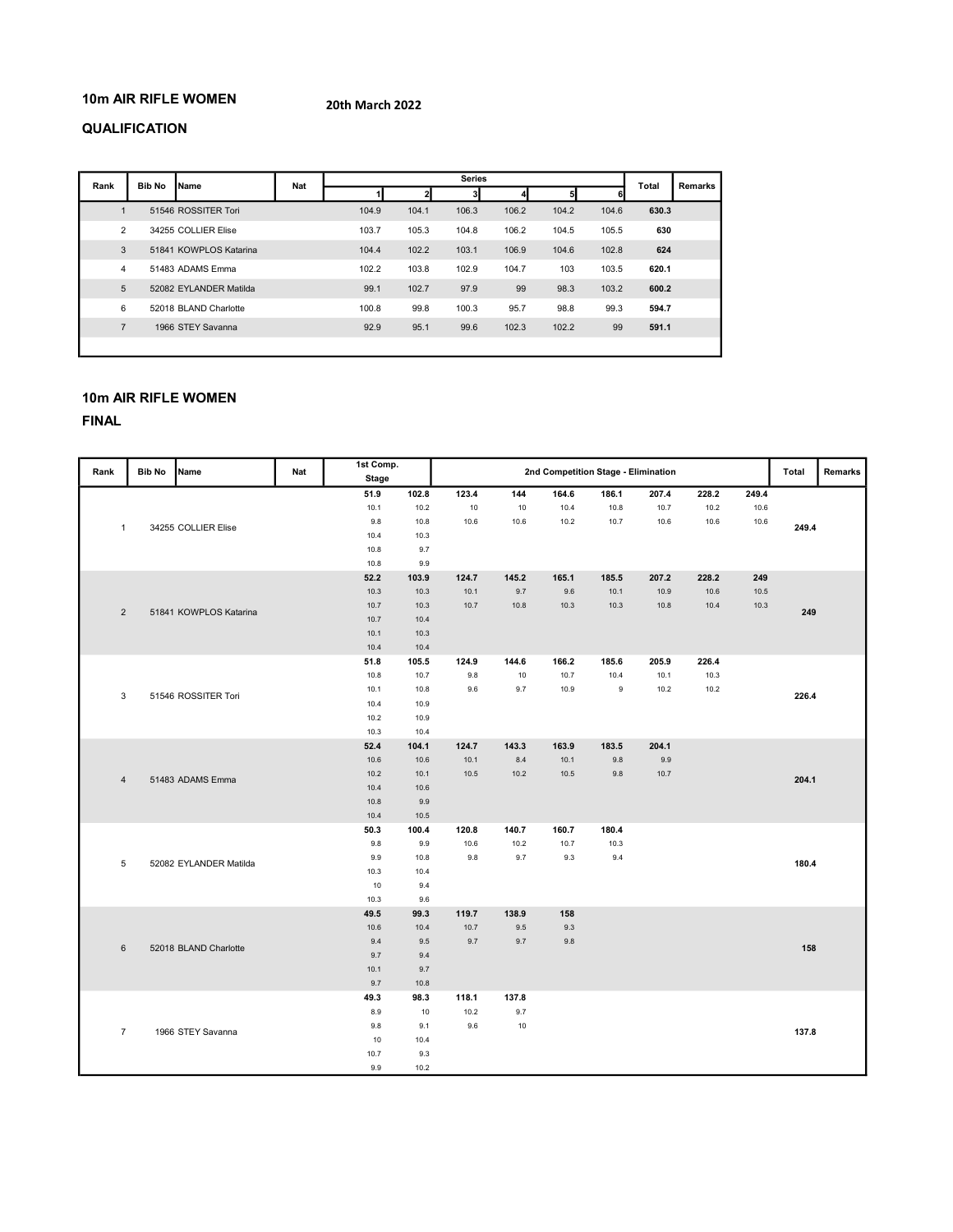# 10m AIR RIFLE MEN

### 20th March 2022

# QUALIFICATION

| Rank           | <b>Bib No</b> | Name                    | Nat |       |       | <b>Series</b> |       |       |       | Total | Remarks |
|----------------|---------------|-------------------------|-----|-------|-------|---------------|-------|-------|-------|-------|---------|
|                |               |                         |     |       |       | 31            |       | ы     | 6     |       |         |
|                |               | 51350 ROSSITER Jack     |     | 105.8 | 105.8 | 107.4         | 105.8 | 104.6 | 103   | 632.4 |         |
| $\overline{2}$ |               | 51766 SAMPSON Dane      |     | 104.7 | 106.3 | 104.7         | 104.1 | 102.9 | 103.6 | 626.3 |         |
| 3              |               | 1039 DAVIS Michael      |     | 103.9 | 102.1 | 104           | 103.7 | 104.9 | 104.1 | 622.7 |         |
| 4              |               | 51928 IRVIN-SPECK Davis |     | 102.1 | 102.1 | 100.5         | 101   | 101.1 | 100.3 | 607.1 |         |
|                |               |                         |     |       |       |               |       |       |       |       |         |

# 10m AIR RIFLE MEN

| Rank         | <b>Bib No</b>                             | Name                | <b>Nat</b> | 1st Comp.    |       |       |       | 2nd Competition Stage - Elimination |       |       |       |       | Total | Remarks |
|--------------|-------------------------------------------|---------------------|------------|--------------|-------|-------|-------|-------------------------------------|-------|-------|-------|-------|-------|---------|
|              |                                           |                     |            | <b>Stage</b> |       |       |       |                                     |       |       |       |       |       |         |
|              |                                           |                     |            | 51.3         | 104.4 | 125.1 | 145.9 | 166.6                               | 187.6 | 209.1 | 229.7 | 250.6 |       |         |
|              |                                           |                     |            | 10.4         | 10.5  | 10.3  | 10.3  | 10.7                                | 10.3  | 10.7  | 10.2  | 10.4  |       |         |
| $\mathbf{1}$ |                                           | 51350 ROSSITER Jack |            | 10.3         | 10.6  | 10.4  | 10.5  | 10                                  | 10.7  | 10.8  | 10.4  | 10.5  | 250.6 |         |
|              |                                           |                     |            | 10.6         | 10.7  |       |       |                                     |       |       |       |       |       |         |
|              |                                           |                     |            | 10.4         | 10.4  |       |       |                                     |       |       |       |       |       |         |
|              |                                           |                     |            | 9.6          | 10.9  |       |       |                                     |       |       |       |       |       |         |
|              |                                           |                     |            | 53.3         | 105.9 | 126.3 | 146.4 | 167.2                               | 188.3 | 208.5 | 229.1 | 249.6 |       |         |
|              |                                           |                     |            | 10.8         | 10.5  | 10    | 10.2  | 10.7                                | 10.5  | 9.7   | 10.1  | 10.3  |       |         |
| 2            |                                           | 1039 DAVIS Michael  |            | 10.4         | 10.2  | 10.4  | 9.9   | 10.1                                | 10.6  | 10.5  | 10.5  | 10.2  | 249.6 |         |
|              |                                           |                     |            | 10.5         | 10.5  |       |       |                                     |       |       |       |       |       |         |
|              |                                           |                     |            | 10.8         | 10.7  |       |       |                                     |       |       |       |       |       |         |
|              |                                           |                     |            | 10.8         | 10.7  |       |       |                                     |       |       |       |       |       |         |
|              |                                           |                     |            | 52.2         | 103.7 | 124.1 | 144.4 | 165.5                               | 185.6 | 206.5 | 227.7 |       |       |         |
|              |                                           |                     |            | 10.3         | 10.7  | 9.8   | 10    | 10.3                                | 9.9   | 10.6  | 10.8  |       |       |         |
| 3            |                                           | 51766 SAMPSON Dane  |            | 10.7         | 10.3  | 10.6  | 10.3  | 10.8                                | 10.2  | 10.3  | 10.4  |       | 227.7 |         |
|              |                                           |                     |            | 10.3         | 10.1  |       |       |                                     |       |       |       |       |       |         |
|              |                                           |                     |            | 10.5         | 9.8   |       |       |                                     |       |       |       |       |       |         |
|              |                                           |                     |            | 10.4         | 10.6  |       |       |                                     |       |       |       |       |       |         |
|              |                                           |                     |            | 49.7         | 98.8  | 118.4 | 138.8 | 160                                 | 178.3 | 198.5 |       |       |       |         |
|              |                                           |                     |            | 10.2         | 9.4   | 9.9   | 10.2  | 10.7                                | 9.2   | 9.8   |       |       |       |         |
|              | 51928 IRVIN-SPECK Davis<br>$\overline{4}$ |                     | 10.5       | 9.9          | 9.7   | 10.2  | 10.5  | 9.1                                 | 10.4  |       |       | 198.5 |       |         |
|              |                                           |                     | 9.1        | 9.8          |       |       |       |                                     |       |       |       |       |       |         |
|              |                                           |                     | 9.7        | 10.6         |       |       |       |                                     |       |       |       |       |       |         |
|              |                                           |                     |            | 10.2         | 9.4   |       |       |                                     |       |       |       |       |       |         |
|              |                                           |                     |            |              |       |       |       |                                     |       |       |       |       |       |         |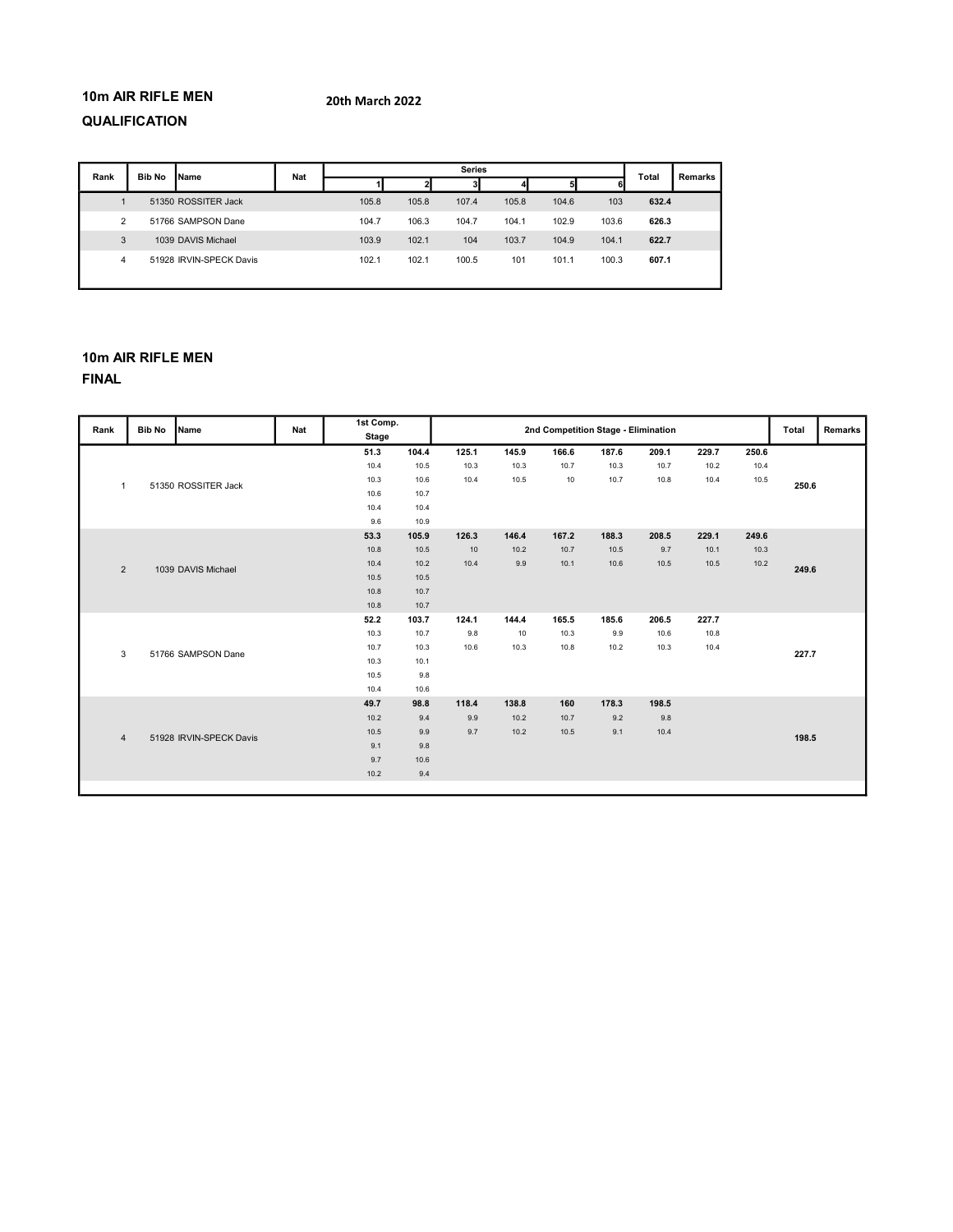# ISSF 3P X 20 WOMEN

### 21st March 2022

# QUALIFICATION

| Rank         | <b>Bib No</b> | Name                    | Nat | <b>Position</b> | <b>Series</b> |     | Sub   | <b>Total</b> | <b>Remarks</b> |
|--------------|---------------|-------------------------|-----|-----------------|---------------|-----|-------|--------------|----------------|
|              |               |                         |     |                 |               |     | Total |              |                |
|              |               |                         |     | Kneeling        | 97            | 96  | 193   |              |                |
| $\mathbf{1}$ |               | 51546 ROSSITER Victoria |     | Prone           | 98            | 98  | 196   | 583-25x      |                |
|              |               |                         |     | Standing        | 98            | 96  | 194   |              |                |
|              |               |                         |     | Kneeling        | 97            | 92  | 189   |              |                |
| 2            |               | 51483 ADAMS Emma        |     | Prone           | 96            | 97  | 193   | 570-19x      |                |
|              |               |                         |     | Standing        | 93            | 95  | 188   |              |                |
|              |               |                         |     | Kneeling        | 95            | 93  | 188   |              |                |
| 3            |               | 1000053 COLLIER Elise   |     | Prone           | 98            | 100 | 198   | 569-23x      |                |
|              |               |                         |     | Standing        | 89            | 94  | 183   |              |                |
|              |               |                         |     | Kneeling        | 95            | 90  | 185   |              |                |
| 4            |               | 1000052 STEY Savanna    |     | Prone           | 97            | 98  | 195   | 552-16x      |                |
|              |               |                         |     | Standing        | 84            | 88  | 172   |              |                |

# 50m RIFLE 3 POSITIONS WOMEN

| Rank           | <b>Bib No</b> | <b>Name</b>             | <b>Nat</b>           | <b>Position</b> |      |      | <b>Series</b> |      |      | Sub   | Total | Remarks |
|----------------|---------------|-------------------------|----------------------|-----------------|------|------|---------------|------|------|-------|-------|---------|
|                |               |                         |                      |                 |      |      | 31            |      | 51   | Total |       |         |
|                |               |                         |                      | Kneeling 3x5    | 49.5 | 50.3 | 47.6          |      |      | 147.4 |       |         |
| 1              |               | 1000052 STEY Savanna    |                      | Prone 3x5       | 51.6 | 50.3 | 50.2          |      |      | 152.1 | 445.7 |         |
|                |               |                         |                      | Standing 2x5    | 48.3 | 49   |               |      |      | 97.3  |       |         |
|                |               |                         |                      | Standing 5x1    | 10.8 | 8.3  | 9.5           | 9.8  | 10.5 | 48.9  |       |         |
|                |               |                         |                      | Kneeling 3x5    | 48.4 | 51.1 | 49.8          |      |      | 149.3 |       |         |
| $\overline{2}$ |               | 51546 ROSSITER Victoria |                      | Prone 3x5       | 50.3 | 50.7 | 50.5          |      |      | 151.5 | 442.7 |         |
|                |               |                         |                      | Standing 2x5    | 44.6 | 47   |               |      |      | 91.6  |       |         |
|                |               |                         |                      | Standing 5x1    | 10.3 | 9.7  | 9.9           | 10.7 | 9.7  | 50.3  |       |         |
|                |               |                         |                      | Kneeling 3x5    | 48.8 | 48.6 | 49.8          |      |      | 147.2 |       |         |
| 3              |               | 1000053 COLLIER Elise   |                      | Prone 3x5       | 50.3 | 50.4 | 48            |      |      | 148.7 | 432.4 |         |
|                |               |                         |                      | Standing 2x5    | 49.4 | 50.8 |               |      |      | 100.2 |       |         |
|                |               |                         |                      | Standing 5x1    | 9    | 9.6  | 9.1           | 8.6  |      | 36.3  |       |         |
|                |               |                         |                      | Kneeling 3x5    | 46.3 | 43.4 | 47.4          |      |      | 137.1 |       |         |
| $\overline{4}$ |               |                         |                      | Prone 3x5       | 49.4 | 48.5 | 50.5          |      |      | 148.4 | 412   |         |
|                |               | 51483 ADAMS Emma        | Standing 2x5<br>48.5 | 49.5            |      |      |               | 98   |      |       |       |         |
|                |               |                         |                      | Standing 5x1    | 9.8  | 9.7  | 9             |      |      | 28.5  |       |         |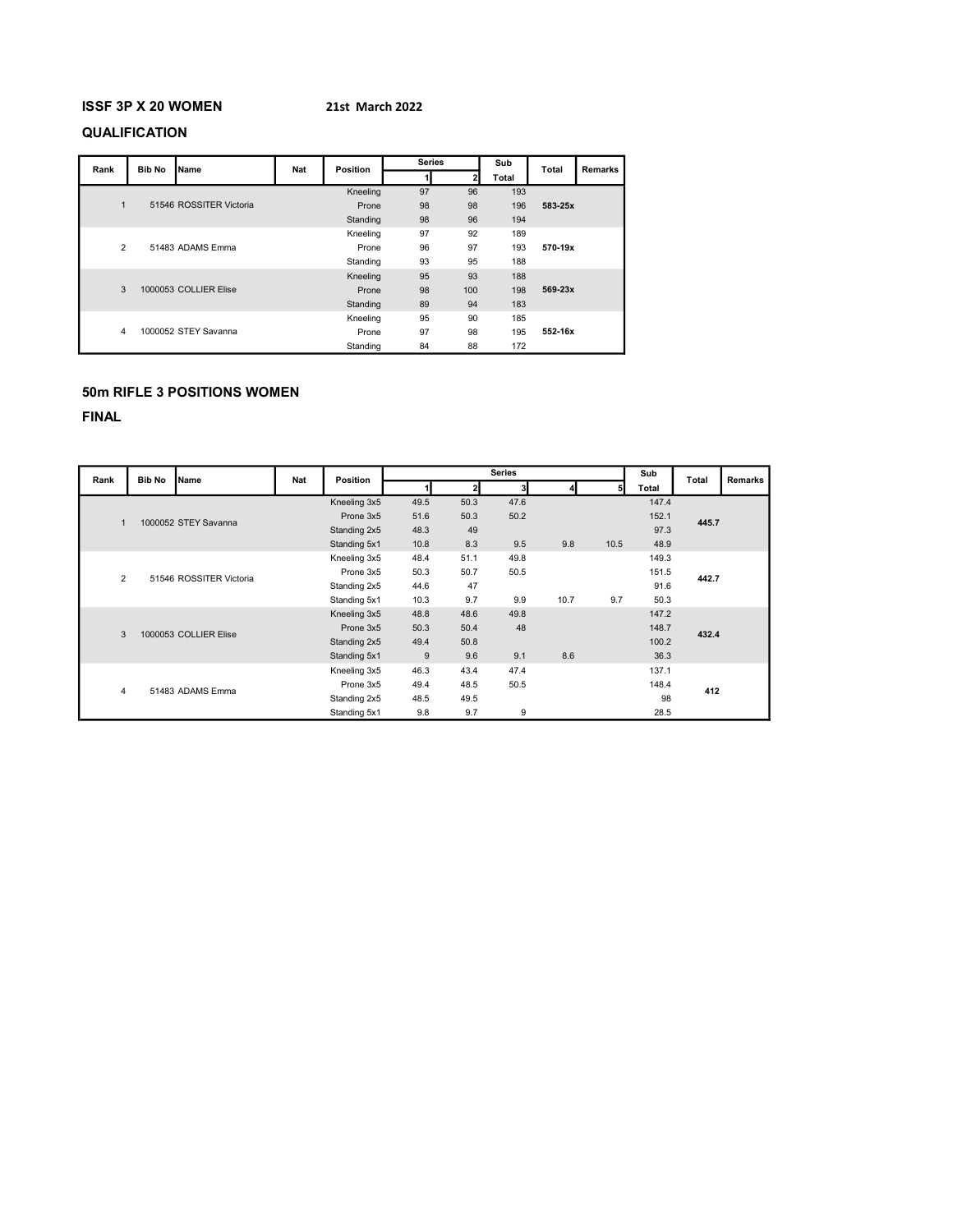# ISSF 3P X 20 MEN

### 21st March 2022

# QUALIFICATION

| Rank           | <b>Bib No</b> | Name                  | Nat | <b>Position</b> | <b>Series</b> |     | Sub   | <b>Total</b> | <b>Remarks</b> |
|----------------|---------------|-----------------------|-----|-----------------|---------------|-----|-------|--------------|----------------|
|                |               |                       |     |                 |               | 2   | Total |              |                |
|                |               |                       |     | Kneeling        | 100           | 96  | 196   |              |                |
| $\mathbf{1}$   |               | 2706 SAMPSON Dane     |     | Prone           | 98            | 100 | 198   | 584-26x      |                |
|                |               |                       |     | Standing        | 94            | 96  | 190   |              |                |
|                |               |                       |     | Kneeling        | 96            | 98  | 194   |              |                |
| $\overline{2}$ |               | 51350 ROSSITER Jack   |     | Prone           | 98            | 98  | 196   | 581-22x      |                |
|                |               |                       |     | Standing        | 95            | 96  | 191   |              |                |
|                |               |                       |     | Kneeling        | 98            | 96  | 194   |              |                |
| 3              |               | 33548 DAVIS Michael   |     | Prone           | 99            | 96  | 195   | $578 - 21x$  |                |
|                |               |                       |     | Standing        | 95            | 94  | 189   |              |                |
|                |               |                       |     | Kneeling        | 88            | 95  | 183   |              |                |
| 4              |               | 27534 HARCOURT Duncan |     | Prone           | 93            | 95  | 188   | 523-12x      |                |
|                |               |                       |     | Standing        | 70            | 82  | 152   |              |                |

# 50m RIFLE 3 POSITIONS MEN

| Rank           | <b>Bib No</b> | Name                  | <b>Nat</b> | Position     |      |      | <b>Series</b> |      |     | Sub   | Total | Remarks |
|----------------|---------------|-----------------------|------------|--------------|------|------|---------------|------|-----|-------|-------|---------|
|                |               |                       |            |              |      |      | 3             |      |     | Total |       |         |
|                |               |                       |            | Kneeling 3x5 | 50.8 | 50.5 | 51.3          |      |     | 152.6 |       |         |
| $\overline{1}$ |               | 2706 SAMPSON Dane     |            | Prone 3x5    | 51.5 | 52.1 | 51.2          |      |     | 154.8 | 456.9 |         |
|                |               |                       |            | Standing 2x5 | 49.6 | 50.9 |               |      |     | 100.5 |       |         |
|                |               |                       |            | Standing 5x1 | 10.4 | 10   | 9.8           | 10.3 | 8.5 | 49    |       |         |
|                |               |                       |            | Kneeling 3x5 | 50.6 | 50.9 | 49.9          |      |     | 151.4 |       |         |
| $\overline{2}$ |               | 33548 DAVIS Michael   |            | Prone 3x5    | 50.9 | 50.4 | 50.4          |      |     | 151.7 | 448.2 |         |
|                |               |                       |            | Standing 2x5 | 50.1 | 47.7 |               |      |     | 97.8  |       |         |
|                |               |                       |            | Standing 5x1 | 10.4 | 8.9  | 10.2          | 9.7  | 8.1 | 47.3  |       |         |
|                |               |                       |            | Kneeling 3x5 | 50.3 | 49.5 | 50.9          |      |     | 150.7 |       |         |
| 3              |               | 51350 ROSSITER Jack   |            | Prone 3x5    | 49   | 49.6 | 50.4          |      |     | 149   | 435.3 |         |
|                |               |                       |            | Standing 2x5 | 47.8 | 48   |               |      |     | 95.8  |       |         |
|                |               |                       |            | Standing 5x1 | 9.3  | 10   | 10            | 10.5 |     | 39.8  |       |         |
|                |               |                       |            | Kneeling 3x5 | 44.8 | 49.4 | 46.4          |      |     | 140.6 |       |         |
| 4              |               |                       |            | Prone 3x5    | 51   | 51.3 | 49.5          |      |     | 151.8 | 409.4 |         |
|                |               | 27534 HARCOURT Duncan |            | Standing 2x5 | 45.7 | 44.3 |               |      |     | 90    |       |         |
|                |               |                       |            | Standing 5x1 | 9.2  | 7.9  | 9.9           |      |     | 27    |       |         |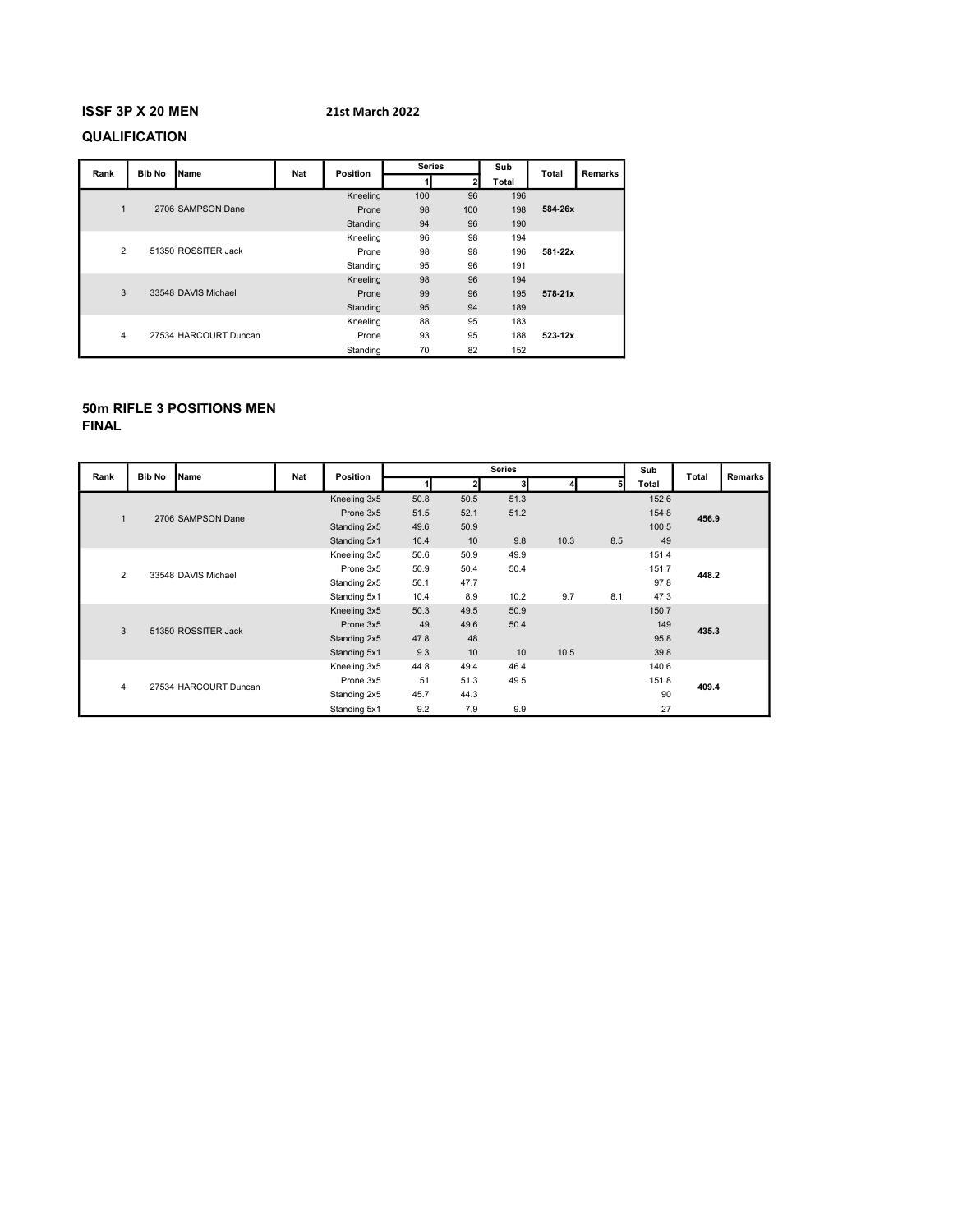# 22nd March 2022

# ISSF 3P X 20 WOMEN QUALIFICATION

| Rank           | <b>Bib No</b> | Name                    | Nat | Position | <b>Series</b> |              | Sub   | Total   | <b>Remarks</b> |
|----------------|---------------|-------------------------|-----|----------|---------------|--------------|-------|---------|----------------|
|                |               |                         |     |          |               | $\mathbf{2}$ | Total |         |                |
|                |               |                         |     | Kneeling | 100           | 94           | 194   |         |                |
| $\mathbf{1}$   |               | 51546 ROSSITER Victoria |     | Prone    | 99            | 97           | 196   | 582-27x |                |
|                |               |                         |     | Standing | 98            | 94           | 192   |         |                |
|                |               |                         |     | Kneeling | 96            | 97           | 193   |         |                |
| $\overline{2}$ |               | 1000053 COLLIER Elise   |     | Prone    | 99            | 99           | 198   | 570-23x |                |
|                |               |                         |     | Standing | 89            | 90           | 179   |         |                |
|                |               |                         |     | Kneeling | 94            | 95           | 189   |         |                |
| 3              |               | 51483 ADAMS Emma        |     | Prone    | 93            | 97           | 190   | 561-15x |                |
|                |               |                         |     | Standing | 89            | 93           | 182   |         |                |
|                |               |                         |     | Kneeling | 95            | 86           | 181   |         |                |
| 4              |               | 1000052 STEY Savanna    |     | Prone    | 97            | 95           | 192   | 560-16x |                |
|                |               |                         |     | Standing | 94            | 93           | 187   |         |                |

# 50m RIFLE 3 POSITIONS WOMEN

| Rank           | <b>Bib No</b> | Name                    | <b>Nat</b>           | Kn    | Pr    |       |       | <b>Standing - Elimination</b> |       |       |       | Total    | <b>Remarks</b> |  |
|----------------|---------------|-------------------------|----------------------|-------|-------|-------|-------|-------------------------------|-------|-------|-------|----------|----------------|--|
|                |               |                         |                      | 152.6 | 309.1 | 404.9 | 413.3 | 423.9                         | 434.3 | 444.6 | 454.9 |          |                |  |
| $\mathbf{1}$   |               | 51546 ROSSITER Victoria |                      | 50.5  | 52    | 47.1  | 8.4   | 10.6                          | 10.4  | 10.3  | 10.3  | 454.9    |                |  |
|                |               |                         |                      | 52.5  | 51.7  | 48.7  |       |                               |       |       |       |          |                |  |
|                |               |                         |                      | 49.6  | 52.8  |       |       |                               |       |       |       |          |                |  |
|                |               |                         |                      | 149.4 | 301.2 | 397.2 | 406.1 | 415.8                         | 426.1 | 435.8 | 446.1 |          |                |  |
| $\overline{2}$ |               |                         | 1000052 STEY Savanna |       | 50.6  | 50.6  | 47.2  | 8.9                           | 9.7   | 10.3  | 9.7   | 10.3     | 446.1          |  |
|                |               |                         |                      | 48.3  | 50.3  | 48.8  |       |                               |       |       |       |          |                |  |
|                |               |                         |                      | 50.5  | 50.9  |       |       |                               |       |       |       |          |                |  |
|                |               |                         |                      | 148.2 | 300.4 | 396.1 | 406   | 415.8                         | 424.7 | 434.9 |       |          |                |  |
| 3              |               | 1000053 COLLIER Elise   |                      | 46.9  | 51.2  | 47.5  | 9.9   | 9.8                           | 8.9   | 10.2  |       |          |                |  |
|                |               |                         |                      | 49    | 48.6  | 48.2  |       |                               |       |       |       | 434.9    |                |  |
|                |               |                         |                      | 52.3  | 52.4  |       |       |                               |       |       |       |          |                |  |
|                |               |                         |                      | 146.2 | 297.1 | 396.5 | 406.2 | 416.7                         | 424.7 |       |       |          |                |  |
| $\overline{4}$ |               | 51483 ADAMS Emma        |                      | 49.4  | 51    | 48.9  | 9.7   | 10.5                          | 8     |       |       | 424.7 SO |                |  |
|                |               |                         |                      | 49    | 50.3  | 50.5  |       |                               |       |       |       |          |                |  |
|                |               |                         |                      | 47.8  | 49.6  |       |       |                               |       |       |       |          |                |  |